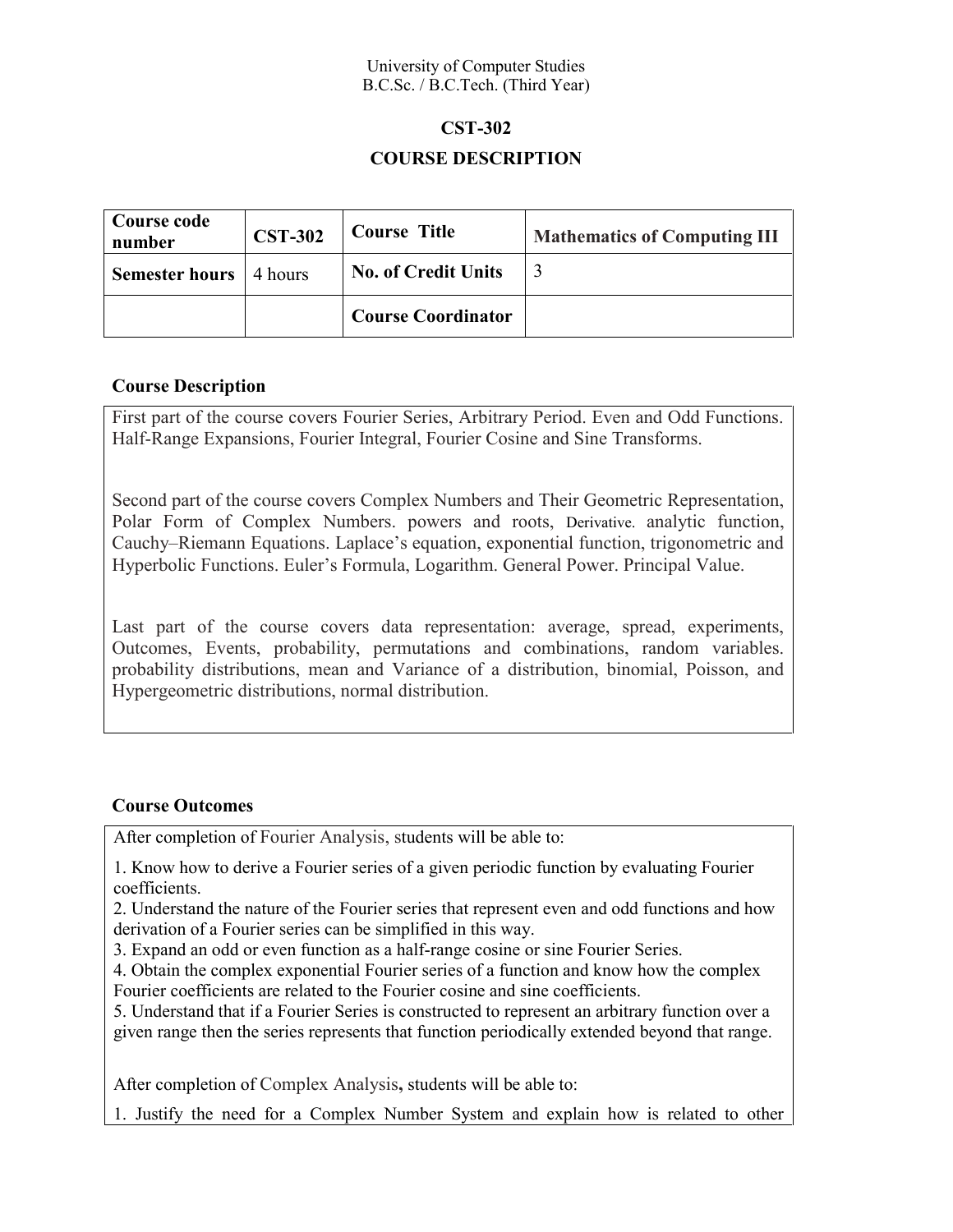existing number systems

2. Define a function of complex variable and carry out basic mathematical operations withcomplex numbers.

3. Know the condition(s) for a complex variable function to be analytic and/or harmonic.

4. State and prove the Cauchy Riemann Equation and use it to show that a function is analytic.

After completion of Probability and Statistics**, s**tudents will be able to:

1. Understand the concepts of a random variable and a probability distribution.

2. Distinguish between discrete and continuous random variables.

3. Compute and interpret the expected value, variance, and standard deviation for a discrete random variable.

4. Compute probabilities using a binomial probability distribution and a Poisson probability distribution.

5. Understand the difference between how probabilities are computed for discrete and continuous random variables.

6. Know how to compute probability values for a continuous uniform probability distribution and be able to compute the expected value and variance for such a distribution.

7. Compute probabilities using a normal and an exponential probability distribution. Understand the role of the standard normal distribution in this process.

#### **Assessment Plan for the Course**

| <b>Class</b> Attendance and Participation - 10% |         |
|-------------------------------------------------|---------|
| Quizzes                                         | $-10\%$ |
| Assignment                                      | $-10\%$ |
| Test                                            | $-10\%$ |
| Final Exam                                      | 60%     |

#### **Class Attendance and Participation Policy:**

#### **Attendance**

Class attendance is **mandatory**. Most of the material you will learn will be covered in the lectures, so it is important that you not miss any of them. You are expected to show up on time for class, and stay for the whole lecture. Students are expected to attend each class, to complete any required preparatory work (including assigned reading) and to participate actively in lectures, discussions and exercises.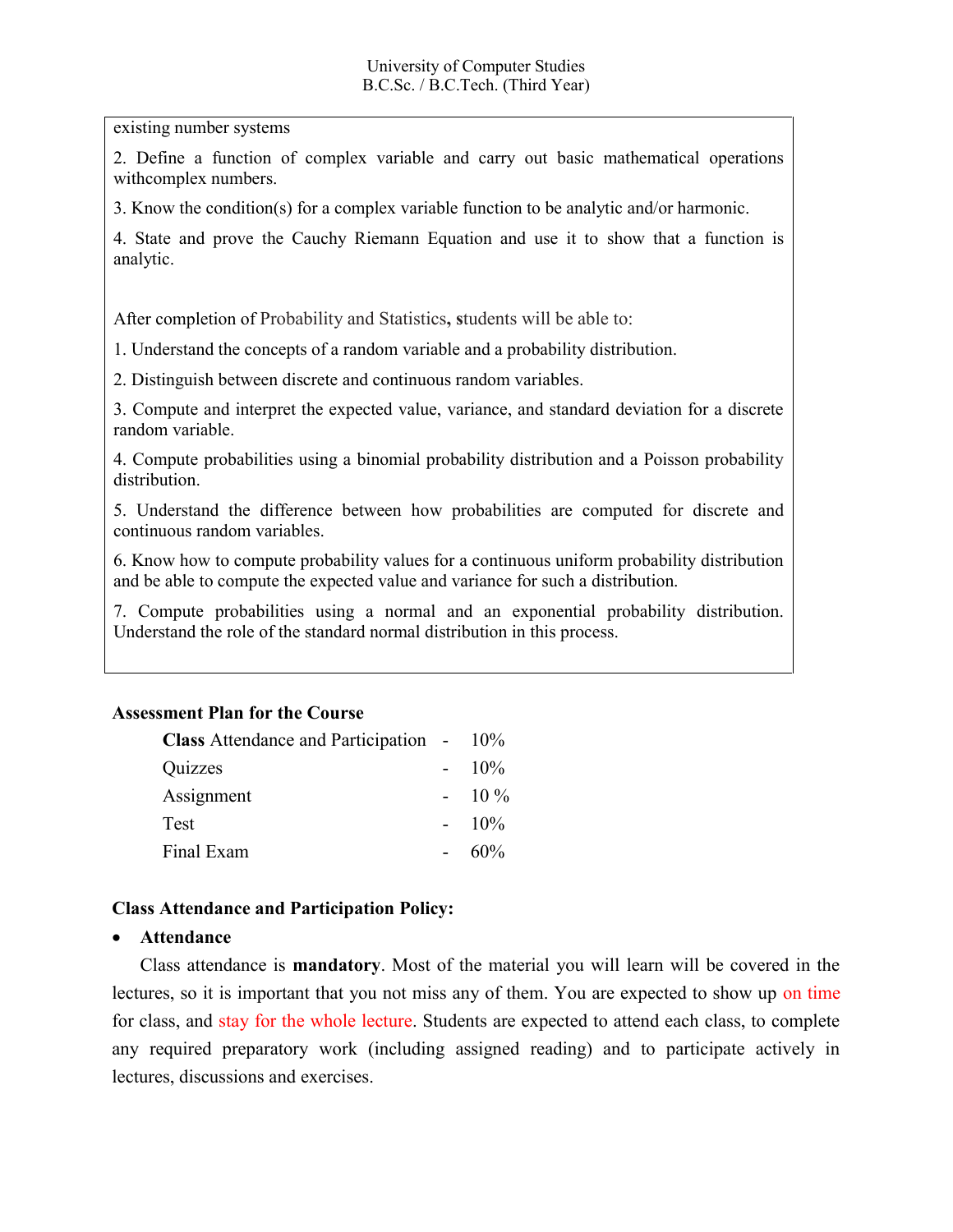• Mobile phones **must** be silenced and put away for the entire lecture unless use is specified by the instructor. You may not make or receive calls on your cell phone, or send or receive text messages during lectures.

• You are responsible for all material sent as email. Ignorance of such material is no excuse. You are responsible for all materials presented in the lectures.

• Your conduct in class should be conducive towards a positive learning environment for your class mates as well as yourself.

# **Quizzes, assignments, tests and Exam**

Your performance in this class will be evaluated using your scores for attendance, quizzes, homework assignments, two tests and one final examination. There are no planned extra credit projects or assignments to improve your grade.

We will take a short quiz for every lecture.

There will be 11 homework assignments, roughly one per week. Please show all your work and write or type your assignments neatly. Credit cannot be given for answers without work (except on true-false, always-sometimes-never, or other multiple choice questions).

Test will start after two or three chapters finished and the coordinator will announce the date for the test.

Any assignment or quiz or test is simply missed, regardless of the reason why (e.g. illness, work, traffic, car trouble, computer problems, death, etc.), and **earns a grade of zero**. You are strongly encouraged to complete all assignments and attend all quizzes so that you can check that you understand the material and can throw out bad grades, or grades for which you had to miss an assignment or quiz for a valid reason. **Late submissions will not be accepted for any graded activity for any reason.**

# **There are no extra credit opportunities.**

Students may not do additional work nor resubmit any graded activity to raise a final grade.

#### **Exam**

The exam will be conducted on-campus, in a classroom. The dates/times/locations will be posted on Board as soon as possible.

For this course, the following additional requirements are specified:

All work submitted for a grade must have been prepared by the individual student. Students are expressly prohibited from sharing any work that has been or will be submitted for a grade, in progress or completed, for this course in any manner with a person other than the instructor and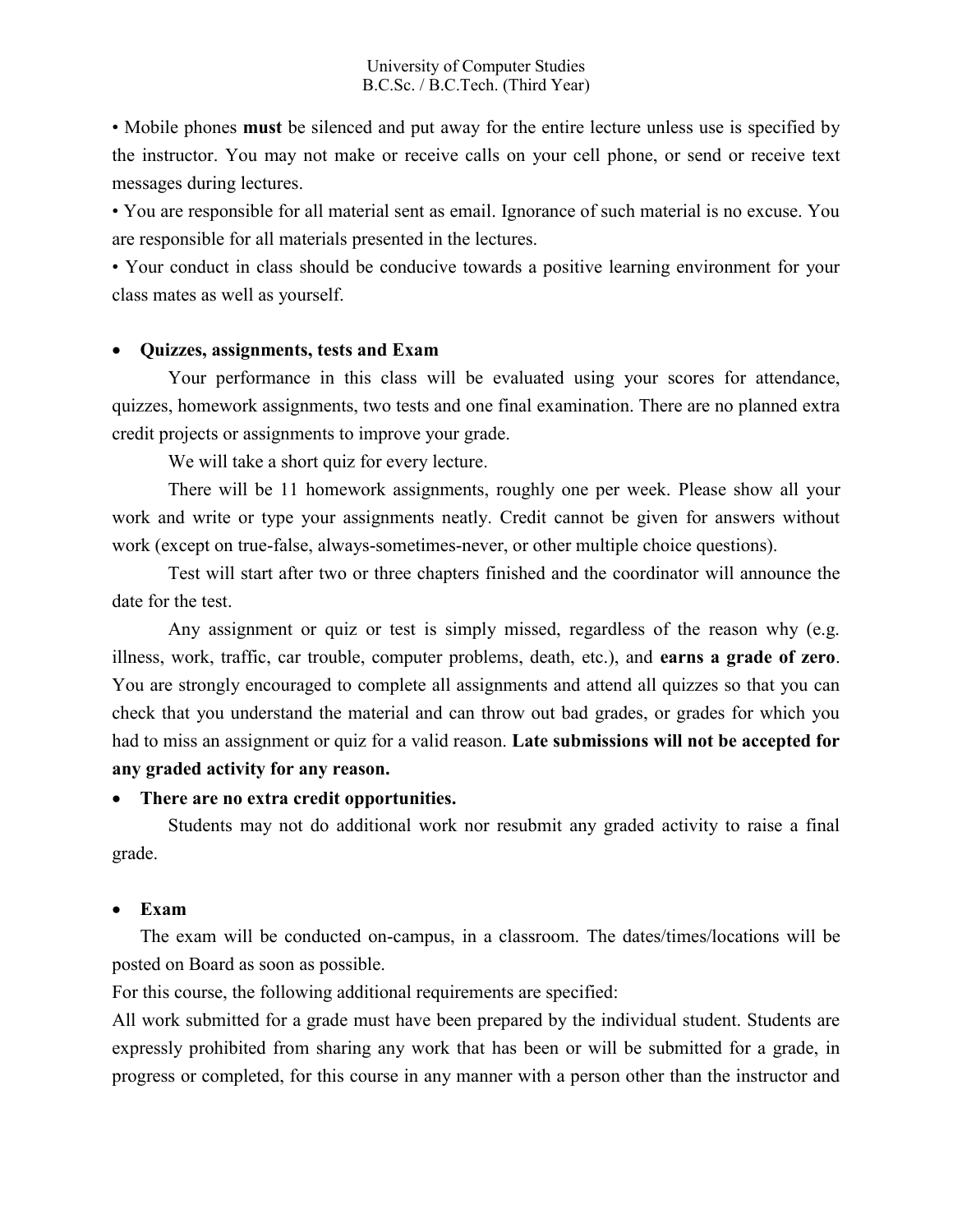# University of Computer Studies B.C.Sc. / B.C.Tech. (Third Year)

teaching assistant(s) assigned to this course). Specifically, students may not do the following, including but not limited to:

- Discuss questions, example problems, or example work with another person that leads to a similar solution to work submitted for a grade.
- Give to, show, or receive from another person (intentionally, or accidentally because the work was not protected) a partial, completed, or graded solution.
- Ask another person about the completion or correctness of an assignment.
- Post questions or a partial, completed, or graded solution electronically (e.g. a Web site).
- All work must be newly created by the individual student for this course. Any usage of work developed for another course, or for this course in a prior semester, is strictly prohibited without prior approval from the instructor.
- Posting or sharing course content (e.g. instructor provided lecture notes, assignment directions, assignment questions, or anything not created solely by the student), using any non-electronic or electronic medium (e.g. web site, FTP site, any location where it is accessible to someone other than the individual student, instructor and/or teaching assistant(s)) constitutes copyright infringement and is strictly prohibited without prior approval from the instructor.